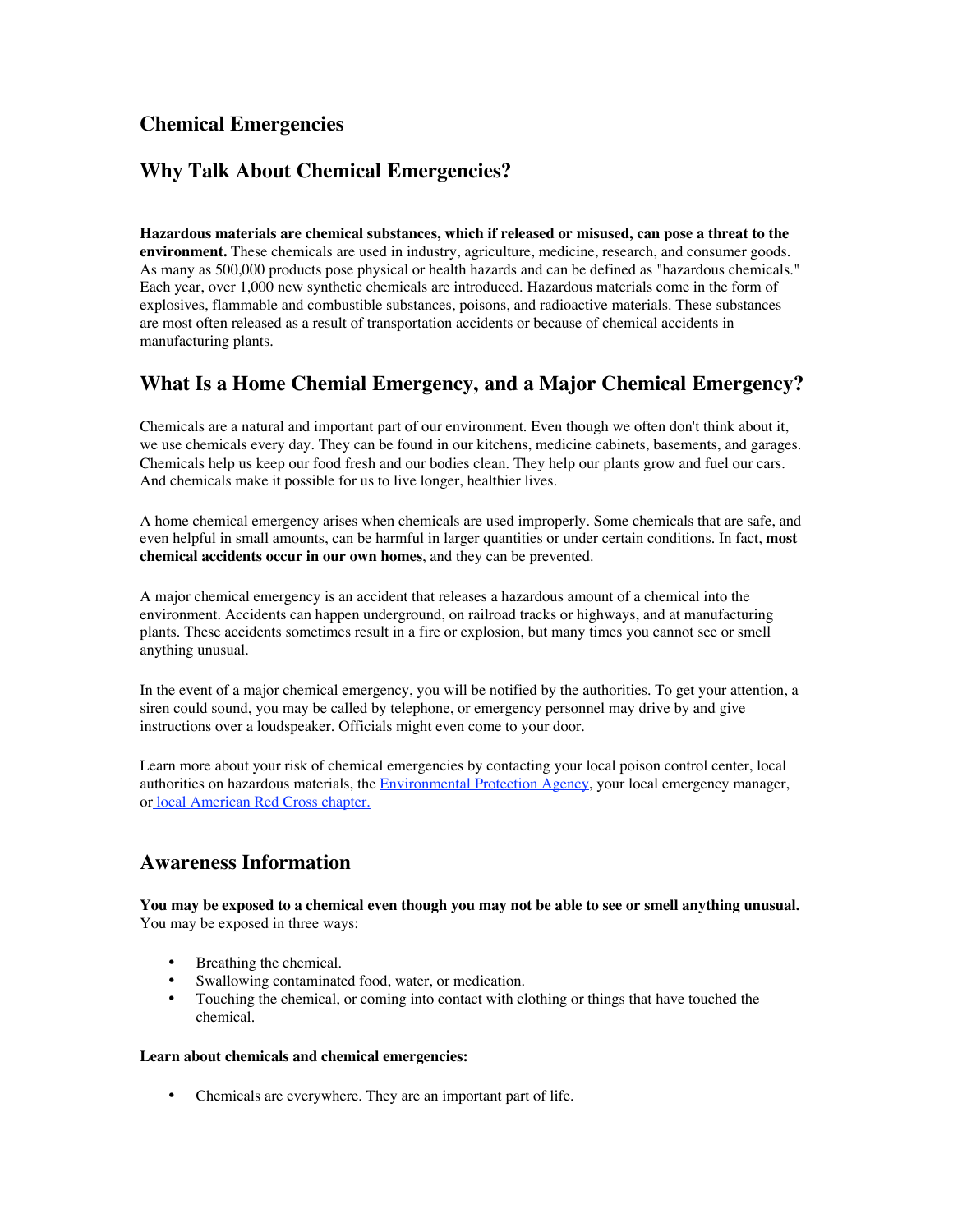The most common chemical accidents occur in our own homes, and they can be prevented. The best way to avoid chemical accidents is to read and follow the directions for use, storage, and disposal of the product. Mixing products can be hazardous.

**If you find someone who appears to have been injured from chemical exposure, make sure you are not in danger before administering first aid.!** If you think there might be potential danger, call 9-1-1 or your local emergency number. If there is no danger, give first aid as needed.

The best way to protect yourself and your family is to be prepared. Knowing what to watch for and how to respond will keep you alert to potential chemical hazards. !

### **Preventing Chemical Emergencies in the Home**

**Learn about household chemical risk.** Contact authorities on hazardous household materials, such as the **Environmental Protection Agency**, for information about potentially dangerous household products and their antidotes. Ask about the advisability of maintaining antidotes in your home for cleaners and germicides, deodorizers, detergents, drain and bowl cleaners, gases, home medications, laundry bleaches, liquid fuels, and paint removers and thinners.

**Keep all medicines, cosmetics, cleaning products, and other household chemicals out of sight and out of reach of children.** The most common home chemical emergencies involve small children eating medicines. Experts in the field of chemical manufacturing suggest that moving hazardous materials out of sight could eliminate up to 75 percent of all poisonings of small children.

**Flush medicines that are no longer being used or that are outdated down the toilet, and place the empty container in the trash.** Outdated medicines can sometimes cause ill effects. Flushing them will eliminate the risk of people or animals picking them out of garbage.

**Store household chemicals according to the instructions on the label.** Non-food products should be stored tightly closed in their original container so you can always identify the contents of each container and how to properly use the product.

**Avoid mixing common household chemical products.** Some combinations of these products, such as ammonia and chlorine bleach, can create toxic gases.

**Always read the directions before using a new product.** To avoid inhaling dangerous vapors, do not use some products in a small, confined space. Other products should not be used without gloves and eye protection to help prevent the chemical from touching your body.

**Read instructions on how to dispose of chemicals properly.** Improper disposal can result in harm to yourself or members of your family, accidental contamination of the local water supply, or harm to other people. It is also important to dispose of products properly to preserve the environment and protect wildlife. Plus, some products can be recycled, which helps protect the environment. If you have questions about how to properly dispose of a chemical, call the facility or the environmental or recycling agency.

**Small amounts of the following products can be safely poured down the drain with plenty of water:** antifreeze, bathroom and glass cleaner, bleach, drain cleaner, fertilizer, household disinfectant, laundry and dishwashing detergent, rubbing alcohol, rug and upholstery cleaner, and toilet bowl cleaner.

**Small amounts of the following products should be disposed of by wrapping the container in newspaper and plastic and placing it in the trash:** brake fluid, car wax or polish, dish and laundry soap, drain cleaner, fertilizer, furniture and floor polish, insect repellent, nail polish, oven cleaner, paint thinners and strippers, pesticides, power cleaners, toilet bowl cleaner, water-based paint, and wood preservatives.

**Dispose of the following products at a recycling center or a collection site:** kerosene, motor or fuel oil, car battery or battery acid, diesel fuel, transmission fluid, large amounts of paint, paint thinner or stripper, power steering fluid, turpentine, gun cleaning solvents, and tires.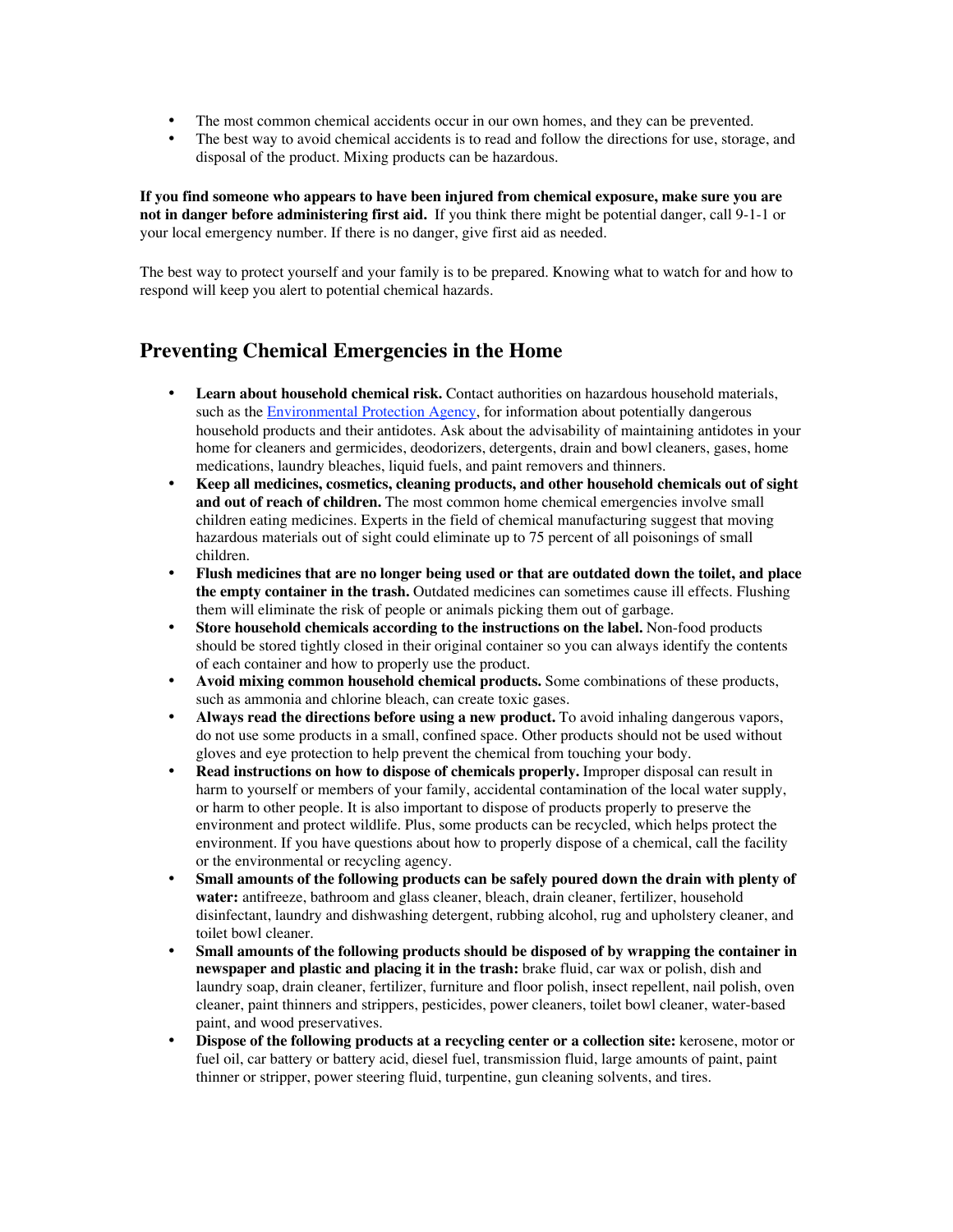**Empty spray cans by pressing the button until nothing comes out, then place the can in the trash.** Do not place spray cans into a burning barrel, incinerator, or trash compactor because they may explode.

**Never smoke while using household chemicals. Avoid using hair spray, cleaning solutions, paint products, or pesticides near the open flame of an appliance, pilot light, lighted candle, fireplace, wood burning stove, etc.** Although you may not be able to see or smell them, vapor particles in the air could catch fire or explode.

**If you should spill a chemical, clean it up immediately with rags, being careful to protect your eyes and skin.** Allow the fumes in the rags to evaporate outdoors in a safe place, then dispose of them by wrapping them in a newspaper and placing them in a sealed plastic bag. Dispose of these materials with your trash.

**Buy only as much of a chemical as you think you will use.** If you have product left over, try to give it to someone who will use it. Storing hazardous chemicals increases risk to chemical emergencies.

**Keep an A-B-C-rated fire extinguisher in the home and car, and get training from your local fire department on how to use them.** Should chemicals ignite, you will have an opportunity to extinguish the fire before it spreads, avoiding greater damage.

**Post the number of the nearest poison control center by all telephones.** In an emergency situation you may not have time to look up critical phone numbers.

**Learn to detect the presence of a hazardous material.** Many hazardous materials do not have a taste or an odor. Some materials can be detected because they cause physical reactions such as watering eyes or nausea. Some hazardous materials exist beneath the surface of the ground and can be recognized by an oil or foam-like appearance. Recognizing them immediately will allow you to take steps to avoid direct contact and limit your exposure to potentially hazardous chemicals.

#### **Learn to recognize the symptoms of toxic poisoning:**

- Difficulty in breathing.
- Irritation of the eyes, skin, throat, or respiratory tract.<br>  $\blacksquare$  Changes in skin color
- Changes in skin color.
- ß Headache or blurred vision.
- Dizziness.
- ß Clumsiness or lack of coordination.
- ß Cramps or diarrhea.

# **What to Do During a Home Chemical Emergency**

**If your child should eat or drink a non-food substance, find any containers immediately and take them to the phone.** The poison control center may need specific information from the container to give you the best emergency advice.

**Call the poison control center, emergency medical services (EMS), 9-1-1, or the operator.** They will give you emergency advice while you wait for professional help.

**Follow the emergency operator's or dispatcher's instructions carefully.** Often the first aid advice found on containers may not be appropriate. Do not give anything by mouth until you have been advised by medical professionals.

**If a hazardous substance comes into contact with an eye, it is important to take immediate action.** Delaying first aid can greatly increase the likelihood of injury. Flush the eye with clear, lukewarm water for a minimum of 15 minutes, unless authorities instruct you not to use water on the particular chemical involved. Continue the cleansing process even if the victim indicates he or she is no longer feeling any pain, then seek medical attention.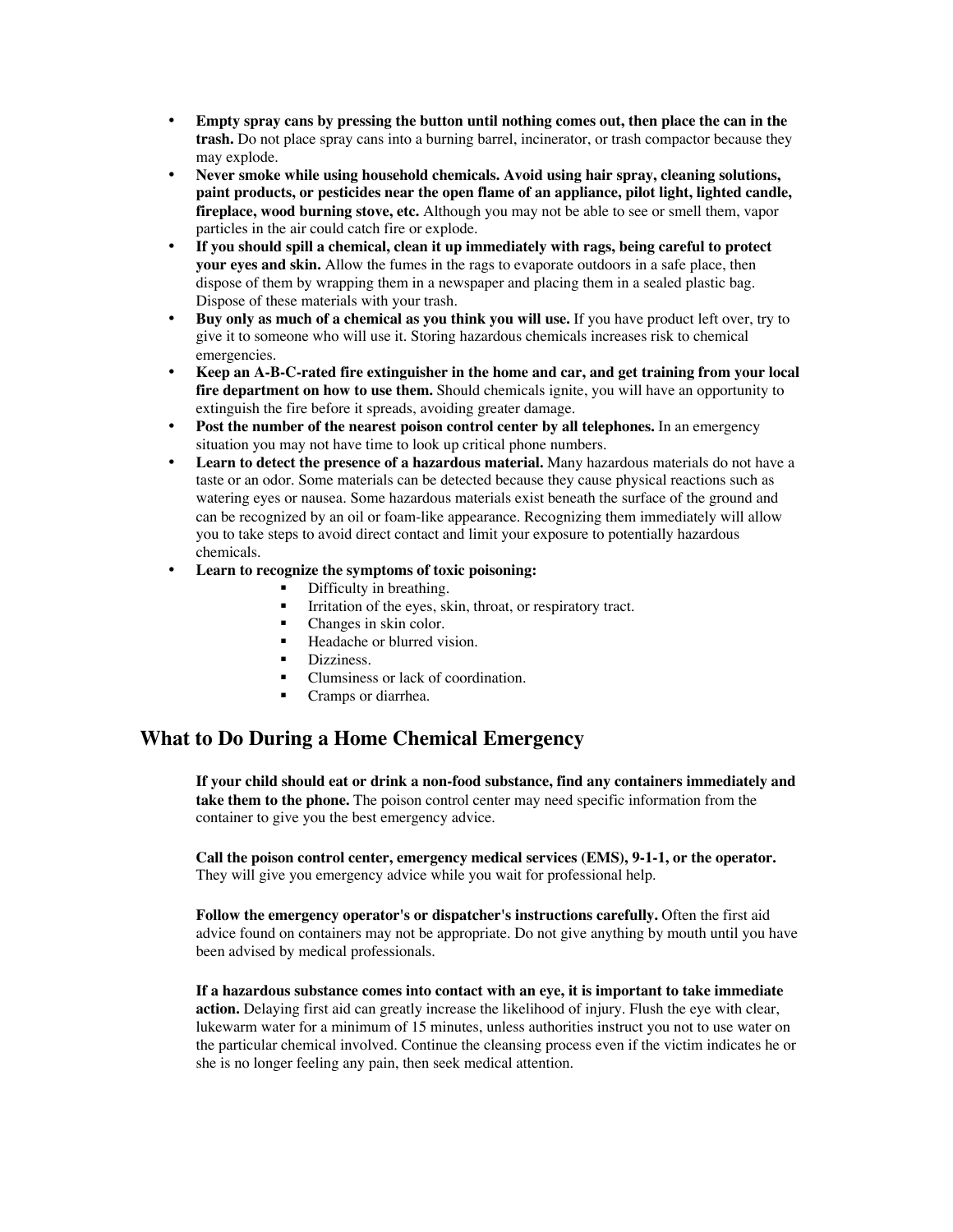**If there is danger of a fire or explosion, get out of the house immediately.** Do not waste time collecting items or calling the fire department when you are in danger.

**If there is a fire or explosion, call the fire department from outside (a cellular phone or a neighbor's phone).** Once you are safely away from danger, call for professional help.

#### **Stay away from the house to avoid the possibility of breathing toxic fumes.**

**Wash hands, arms, or other parts of the body that may have been exposed to the chemical.** Chemicals may continue to irritate the skin until they are washed off.

**Discard any clothing that may have been contaminated.** Some chemicals may not wash out completely. Discarding clothes will prevent potential future exposure.

#### **Administer first aid treatment to victims of chemical burns.**

- Call 9-1-1 for emergency help.
- Remove clothing and jewelry from around the injury.
- Pour clean, cool water over the burn for 15 to 30 minutes.
- **•** Loosely cover the burn with a sterile or clean dressing. Be sure that the dressing will not stick to the burn.
- Refer victim to a medical professional for further treatment.

### **Plan for Major Chemical Emergencies**

**Learn about your community's risk from major chemical emergencies.** Contact your emergency management agency or **American Red Cross chapter** for information on chemical plants and hazardous material transportation routes in your area.

**Find out evacuation plans for your workplace and your children's schools.** Different locations have different plans. Know where you or your children may be taken in the event of a major chemical emergency.

**Develop an evacuation plan.** (See "Evacuation" in the "Family Disaster Plan" section.) Everyone in your family should know where to go if they have to leave. Trying to make plans at the last minute can be upsetting and create confusion.

**Learn about industry and community warning signals.** Different communities may have different ways of providing warnings. Many communities have sirens intended for outdoor warning purposes. Use a NOAA weather radio with a tone-alert feature to keep you aware of warnings while you are indoors.

**Discuss chemical emergencies with your family.** Everyone should know what to do in case all family members are not together. Discussing major chemical emergencies ahead of time helps reduce fear and anxiety and lets everyone know how to respond.

#### **Assemble a Disaster Supplies Kit**

**Please see the "Disaster Supplies Kit" section for general supplies kit information. Specific supplies for a chemical emergency should include the following:**

**Disaster Supply Kit basics.**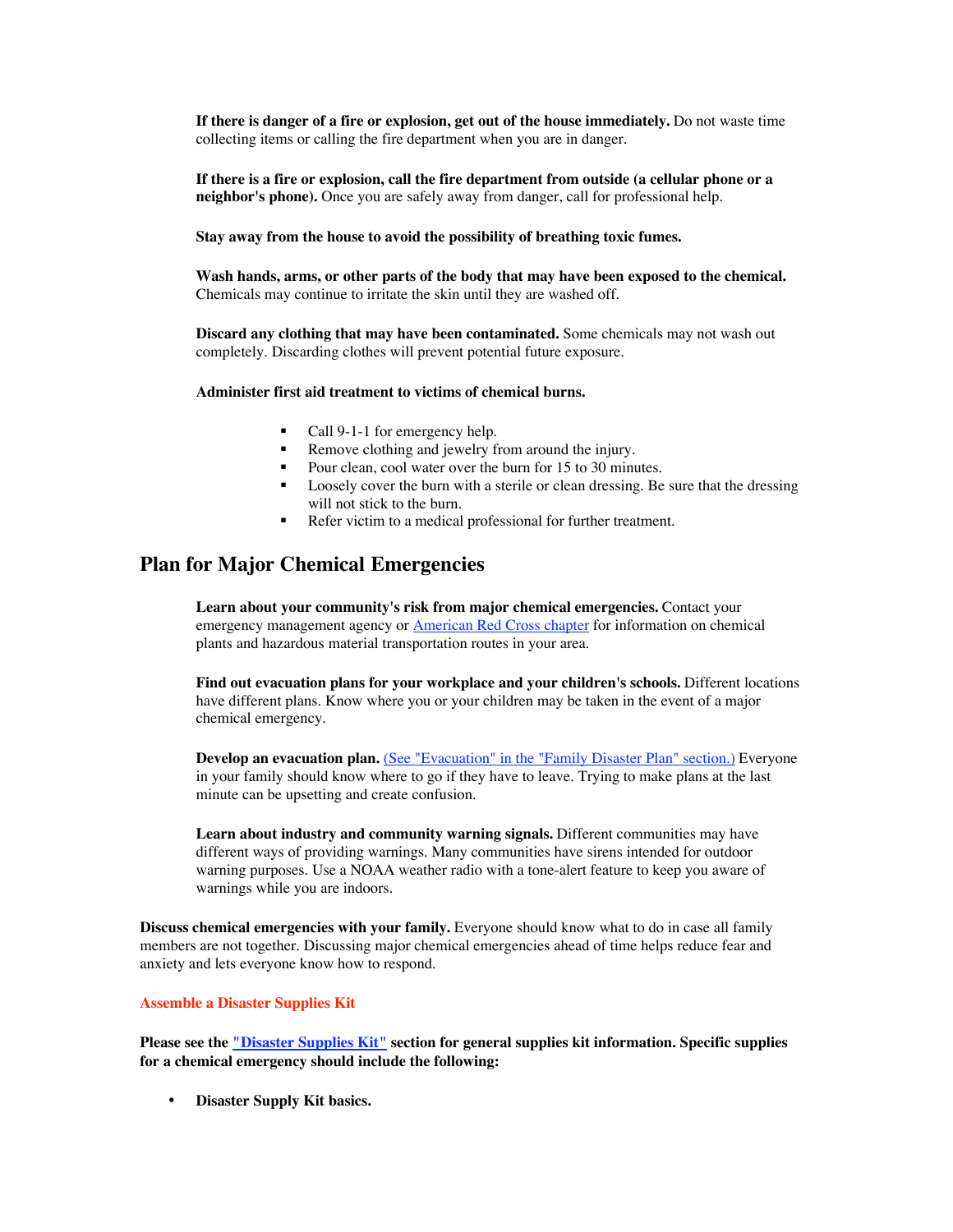**Evacuation Supply Kit.**

### **Media and Community Education Ideas**

Publish a special section in your local newspaper with emergency information on hazardous materials. Localize the information by printing the phone numbers of the local poison control center, emergency services offices, the American Red Cross, and local hospitals.

Interview a member of your community's Local Emergency Planning Committee about what hazardous substances may be in your community, where they are kept in large quantities, and by what routes they are transported through the area.

Publish a chart of warning symbols and terms.

Publish a series on hazardous materials that can be found in the home and the proper antidotes for them.

Stage a demonstration to show people how to seal off their homes properly by working with emergency building materials, such as sandbags, plywood, and plastic sheeting.

### **What to Do During a Major Chemical Emergency**

**If you hear a siren or other warning signal, turn on a radio or television for further emergency information.** You will be notified of a major chemical emergency by the authorities. To get your attention, a siren could sound, you may be called by telephone, or emergency personnel may drive by and give instructions over a loudspeaker. Officials might even come to your door.

**Listen carefully to the radio or television.** The Emergency Alert System (EAS), which has replaced the Emergency Broadcast System, may be activated. You will be given specific instructions for your particular situation.

**Strictly follow instructions.** Your life could depend on it.

#### **You will be told the following:**

**The type of health hazard. The area affected. How to protect yourself. Evacuation routes (if necessary). Shelter locations. Type and location of medical facilities. The phone numbers to call if you need extra help.**

**Call EMS, 9-1-1, or the operator only for a possible life-threatening emergency.** Telephone lines are frequently overwhelmed in disaster situations. They need to be clear for emergency calls to get through.

## **What to Do if You Are at the Scene of a Chemical Accident**

**Call 9-1-1 or the local fire department to report the nature and location of the accident as soon as possible.** Alerting local authorities to a major chemical emergency immediately may help reduce potential injury or damage.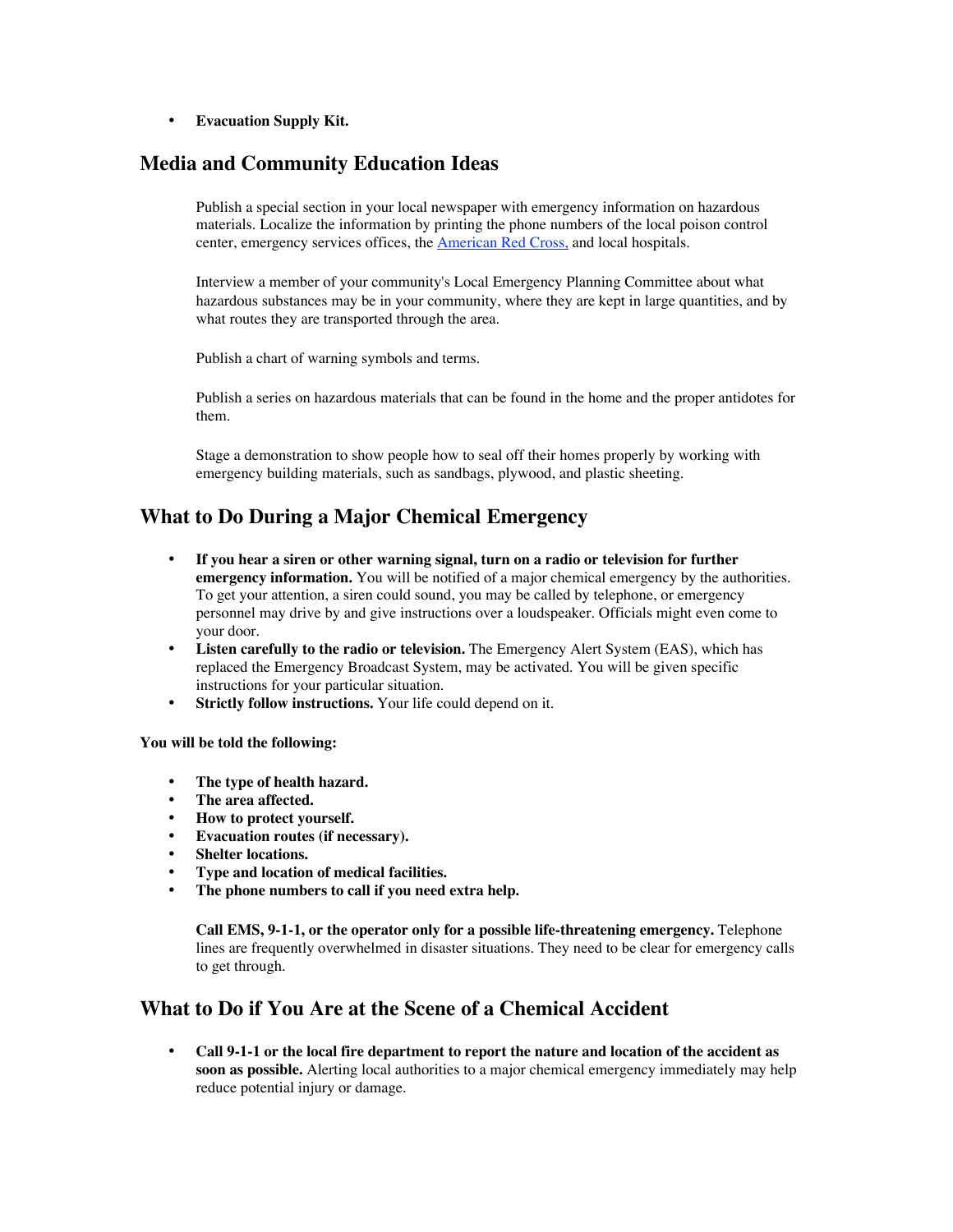**Move away from the accident scene and help others away.** Minimizing the time you are exposed reduces your risk of injury from breathing toxic chemicals. Some chemicals may ignite or explode.

**Stay away from the spilled substance and avoid touching it.** If you are not sure of a substance or its effects, wait for authorities on the scene to advise you of proper medical care or attention to minimize injury.

**Try to avoid inhaling gases, fumes, or smoke. If possible, cover your mouth with a cloth while leaving the area.** Many chemicals can damage breathing passages.

**Stay away from accident victims until the hazardous material has been identified.** Once a substance has been identified and authorities indicate it is safe to go near victims, you can move victims to fresh air and call for emergency medical care. Remove contaminated clothing and shoes and place them in a plastic bag. Cleanse victims who have come in contact with chemicals by immediately pouring cold water over the skin or eyes with running water for at least 15 minutes, unless authorities instruct you not to use water on the particular chemical involved. Minimizing your exposure will decrease potential injury.

**Try to stay upstream, uphill, and upwind of the accident.** Chemicals may be carried by water, gravity, or wind. Minimize your exposure.

## **How to Shelter-in-Place**

**One of the basic instructions you may be given in a chemical emergency is to shelter-in-place.** This is a precaution aimed to keep you and your family safe while remaining in your home. If you are told to shelter-in-place, go inside, close all windows and vents and turn off all fans, heating or cooling systems. Take family members and pets to a safe room, seal windows and doors, and listen to local radio (or television) stations, or a NOAA Weather Radio for instructions.

**While gathering your family, you can provide a minimal amount of breathing protection by covering your mouth and nose with a damp cloth.** Many chemicals can cause damage to breathing passages.

**Immediately after the shelter-in-place announcement is issued, fill up bathtubs or large containers for an additional water supply, and turn off the intake valve to the house.** Water supplies may become contaminated. Preserve the water you have available.

**If gas or vapors could have entered the building, take shallow breaths through a cloth or a towel.** Many chemicals can cause damage to breathing passages.

**Avoid eating or drinking any food or water that may be contaminated.** Injury may occur from eating or drinking toxic chemicals.

**Seal house so contaminants cannot enter:**

- o **Close and lock all windows and doors in your home.**
- o **Turn off all fans, heating and air conditioning systems.**
- o **Close the fireplace damper.**
- o **Seal gaps and cracks under doorways and windows with wet towels and duct tape.**
- o **Seal gaps around window and air conditioning units, bathroom and kitchen exhaust fans, and stove and dryer vents with duct tape and plastic sheeting, wax paper, or aluminum wrap.**
- o **Close off nonessential rooms such as storage areas, laundry rooms, and extra bedrooms.**
- o **Turn off ventilation systems.**

**Go to an above-ground room (not the basement) with the fewest windows and doors.** Some chemicals are heavier than air, and may seep into basements, even if the windows are closed. **Take your Disaster Supplies Kit with you.** These items may make you more comfortable while you are waiting for further instructions.

**Stay in the room and listen to your radio or television until you are told all is safe, or you are told to evacuate.** Local officials may call for evacuation in specific areas at greatest risk in your community. Following the advice of local authorities is your safest choice.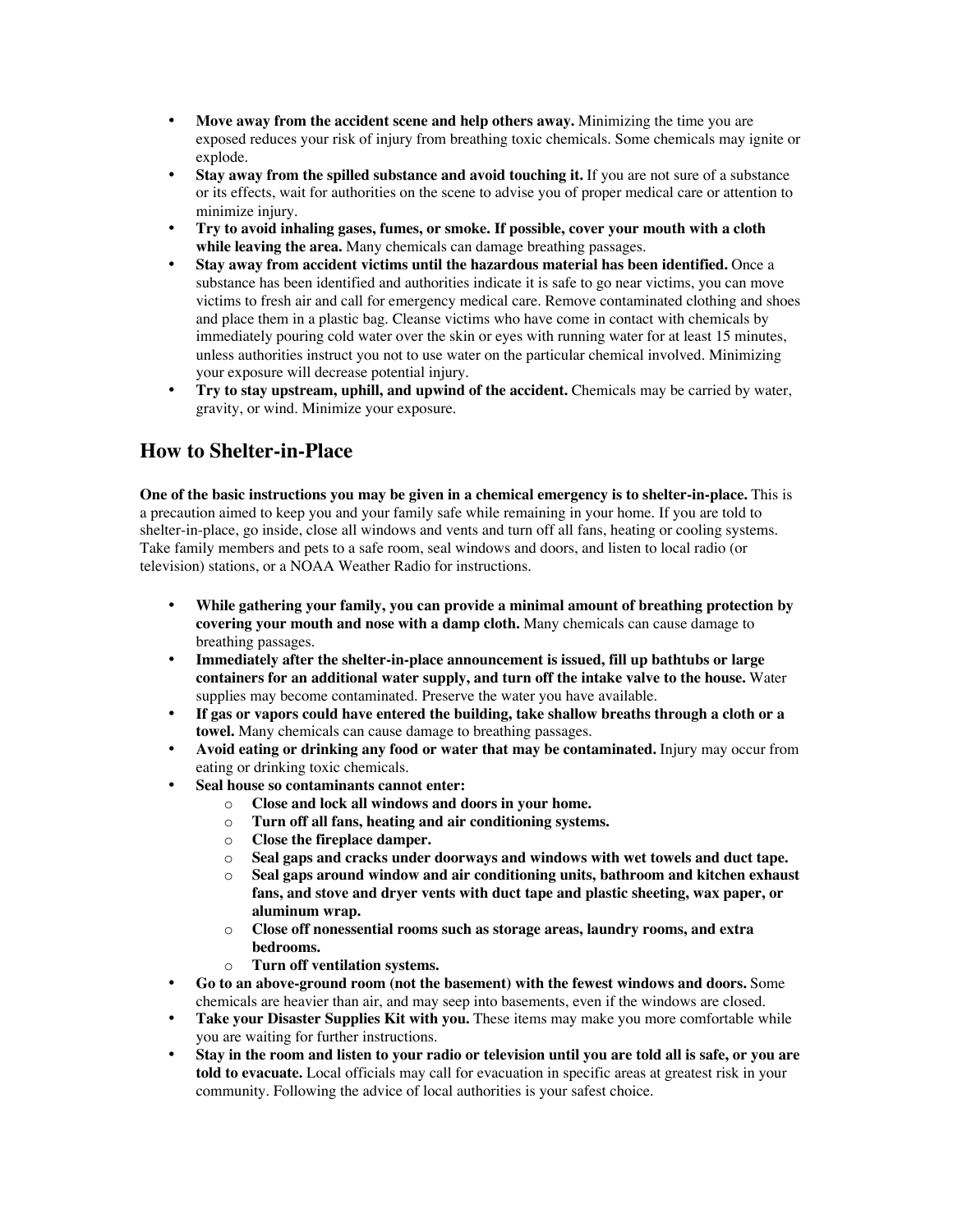**If you are told there is danger of explosion, close the window shades, blinds, or curtains. To avoid injury, stay away from the windows.** If windows break due to the explosion, the shades will help prevent glass from shattering into your home.

## **Evacuation During a Chemical Emergency**

If you are told to evacuate immediately, take your Disaster Supplies Kit. Pack only the bare essentials, such as medications, and leave your home quickly. Follow the route authorities recommend. Don't take shortcuts on the way to the shelter, they may be blocked or expose you to dangerous chemicals.

**It is important to stay calm, listen carefully, and follow all instructions.** Authorities will decide if evacuation is necessary, based primarily on the type and amount of chemical released and how long it is expected to affect an area. Other considerations are the length of time it should take to evacuate the area, weather conditions, and the time of day. Authorities will advise you of the safest steps to take for your particular situation.

**If an evacuation order is issued, listen to your radio to make sure the evacuation order applies to you, and to understand if you are to evacuate immediately or if you have time to pack some essentials.** Stay tuned to a radio or television for information on evacuation routes, temporary shelters, and procedures. Following the advice of local authorities is your safest choice. **Avoid using the telephone.** Use your phone only in life-threatening emergencies, and then call the poison control center, EMS, 9-1-1, or the operator immediately. Telephone lines are frequently overwhelmed in disaster situations. They need to be clear for emergency calls to get through. **If you are told to evacuate, do so immediately.** Local officials may call for evacuation in specific areas at greatest risk in your community. Following the advice of local authorities is your safest protection.

**Take your Disaster Supplies Kit.** These items may make you more comfortable while you are away from home.

**Only if you have time, seal your house so contaminants cannot enter:**

- o **Shut off all vents.**
- o **Close fireplace dampers.**
- o **You don't need to turn off your refrigerator or freezer, but you should turn off all other appliances and lights as you leave.**
- o **Close and lock your windows and doors.**

**Move quickly and calmly.** Leaving the area as quickly as possible will reduce your chance of exposure to hazardous materials. Staying calm and rational will help you move safely and avoid delays or accidents caused by irrational behavior.

**Do not assume that a shelter will have everything you need.** While shelters provide a safe place to stay and food, specialty items for infants and individuals on restricted diets may not be available. In most major chemical emergencies, shelters will provide only emergency items such as meals, cots, and blankets.

**If you need a ride, ask a neighbor.** If no neighbor is available to help you, listen to local radio or television stations for further instructions.

**Check on neighbors to make sure they have been notified, and offer help to those with disabilities or other special needs.** Elderly people and people with disabilities may require additional assistance, and people who care for them or who have large families may need assistance in emergency situations.

**Take only one vehicle to the evacuation site.** Traffic may be very heavy and parking at a shelter may be limited. Reduce further congestion and keep your family together by eliminating additional vehicles.

**Close your car windows and air vents, and turn off the heater or air conditioner.** Many chemicals can cause damage to breathing passages.

**For your safety, follow the exact route you are told to take.** Shortcuts may put you in the path of danger.